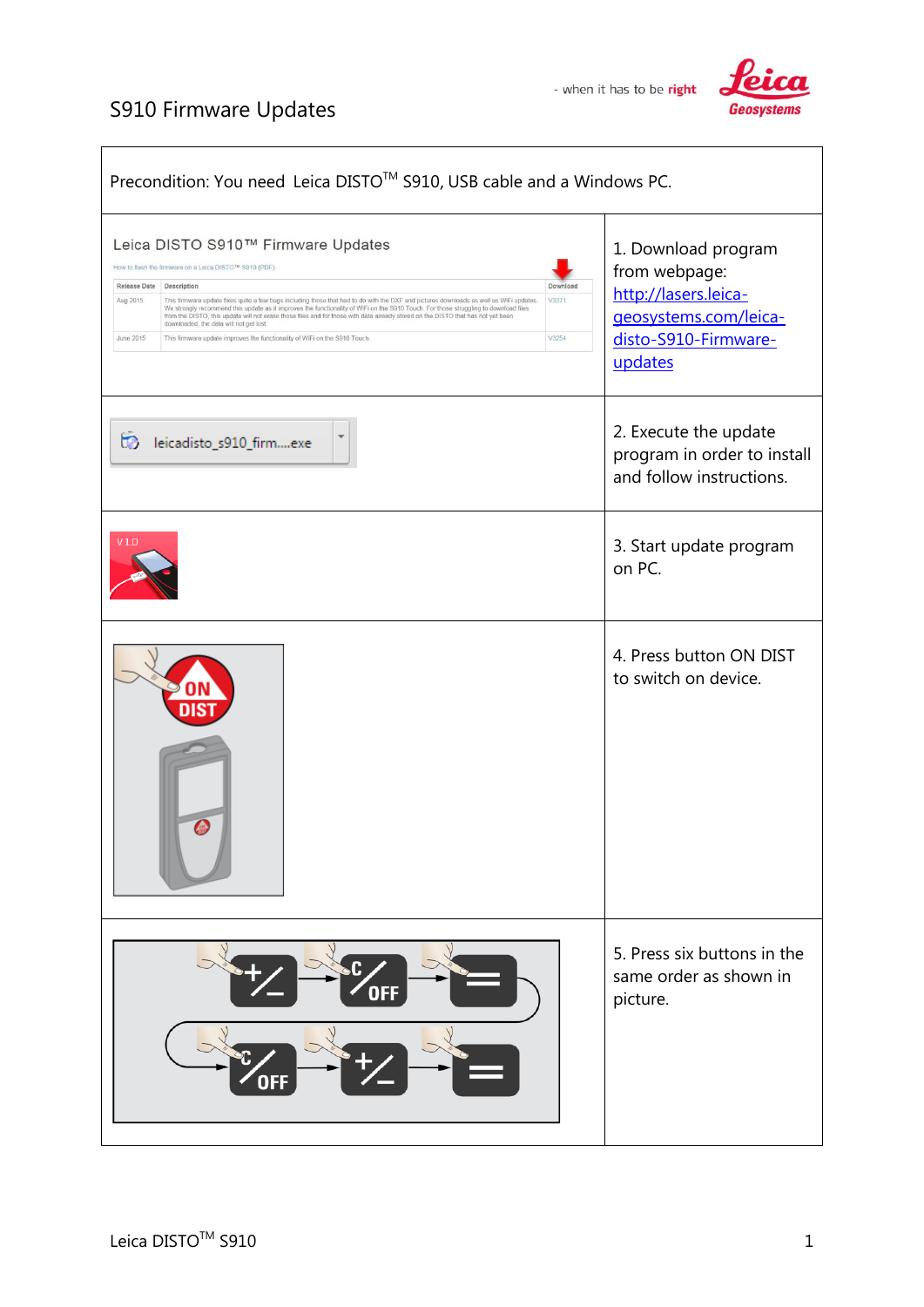

## S910 Firmware Updates